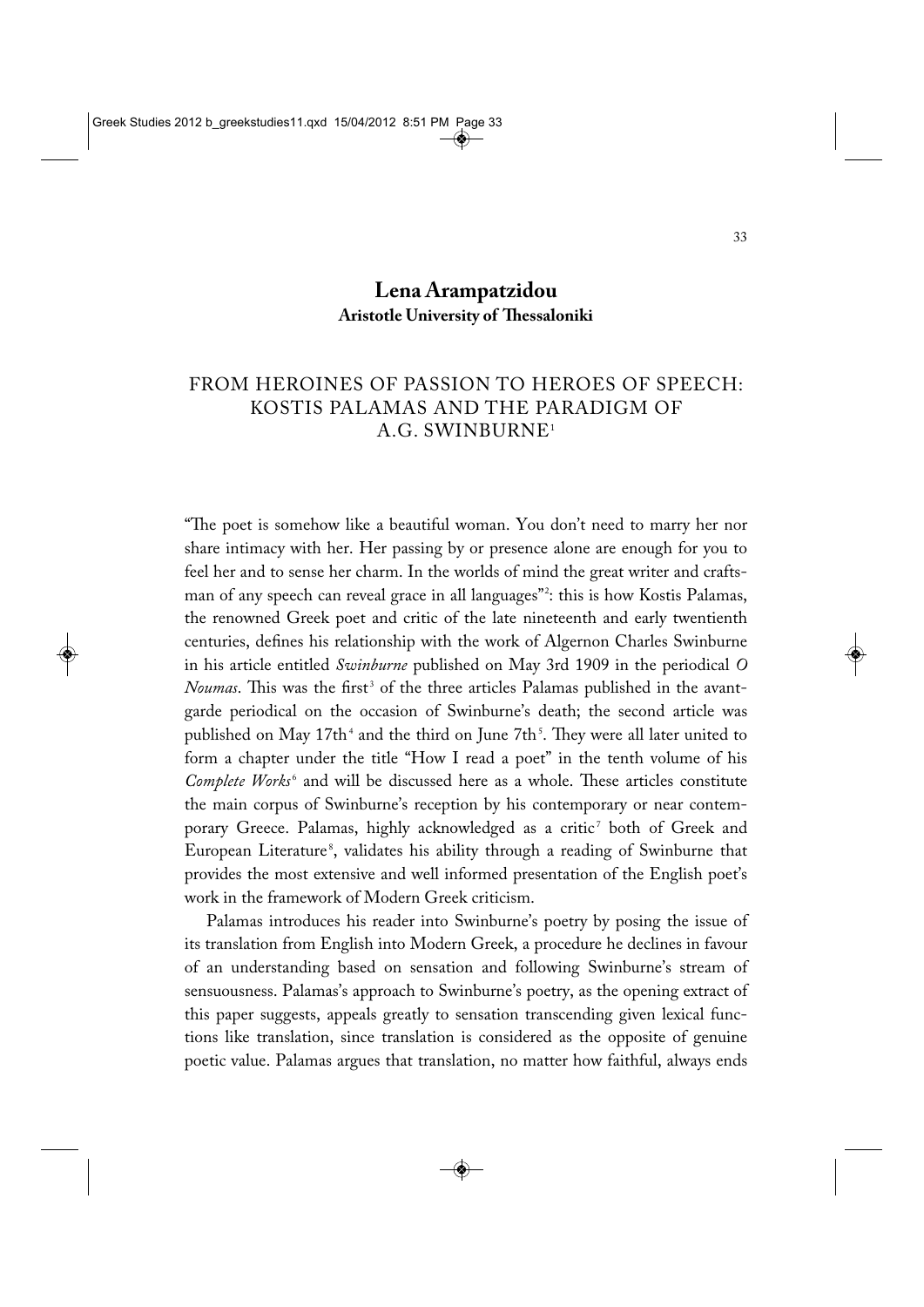in a loss whereas the substantial elements of Art are the ones that endure when they are transferred from one language into another<sup>9</sup>. The question raised here is which these elements are and to him they are apparently the sensuous elements of poetry. Most importantly the question raised by Palamas is whether the artist should be translated or not, a question that extends to whether the artist translates himself in essence when he casts his ideas on paper.

While Palamas concludes the argument by disposing of the necessity of translation, the whole discussion proves to be a vehicle that introduces the method of his approach. Palamas suggests an approach led by the senses, a subjective impressionistic approach. From this standpoint his style of criticism appears to share qualities with Swinburne's own criticism as T.S. Eliot presents it:

"[…] Swinburne was writing not to establish a critical reputation, not to instruct a docile public, but as a poet his notes upon poets whom he admired. And whatever our opinion of Swinburne's verse, the notes upon poets by a poet of Swinburne's dimensions must be read with attention and respect. […] With all his justness of judgment, however, Swinburne is an appreciator and not a critic. […] Swinburne was not tormented by the restless desire to penetrate to the heart and marrow of a poet, any more than he was tormented by the desire to render the finest shades of difference and resemblance between several poets." <sup>10</sup>

By adopting this impressionistic style of criticism and embracing Swinburne's style in general on the basis of its sensuous element Palamas establishes a connection with Swinburne's name that will linger as a lasting affinity in other critics' mind as we'll see later in this paper.

Palamas's elective affinity to Swinburne's sensuousness is most clearly visualized in the theme of Swinburne's Hellenism that particularly attracts him. This attraction unfolds in two phases that mark Palamas's conception of Swinburne's Hellenism. The first phase is structured around two landmarks, namely the "heroines of Passion" and "heroes of Speech", and treats what is usually read as the "Ancient" dimension in Swinburne as pseudoAncient in revealing its basic elective affinity to the literature of the fin-de-siècle. The first landmark in this phase is what Palamas calls "heroines of Passion" in conceptualizing the "Ancient"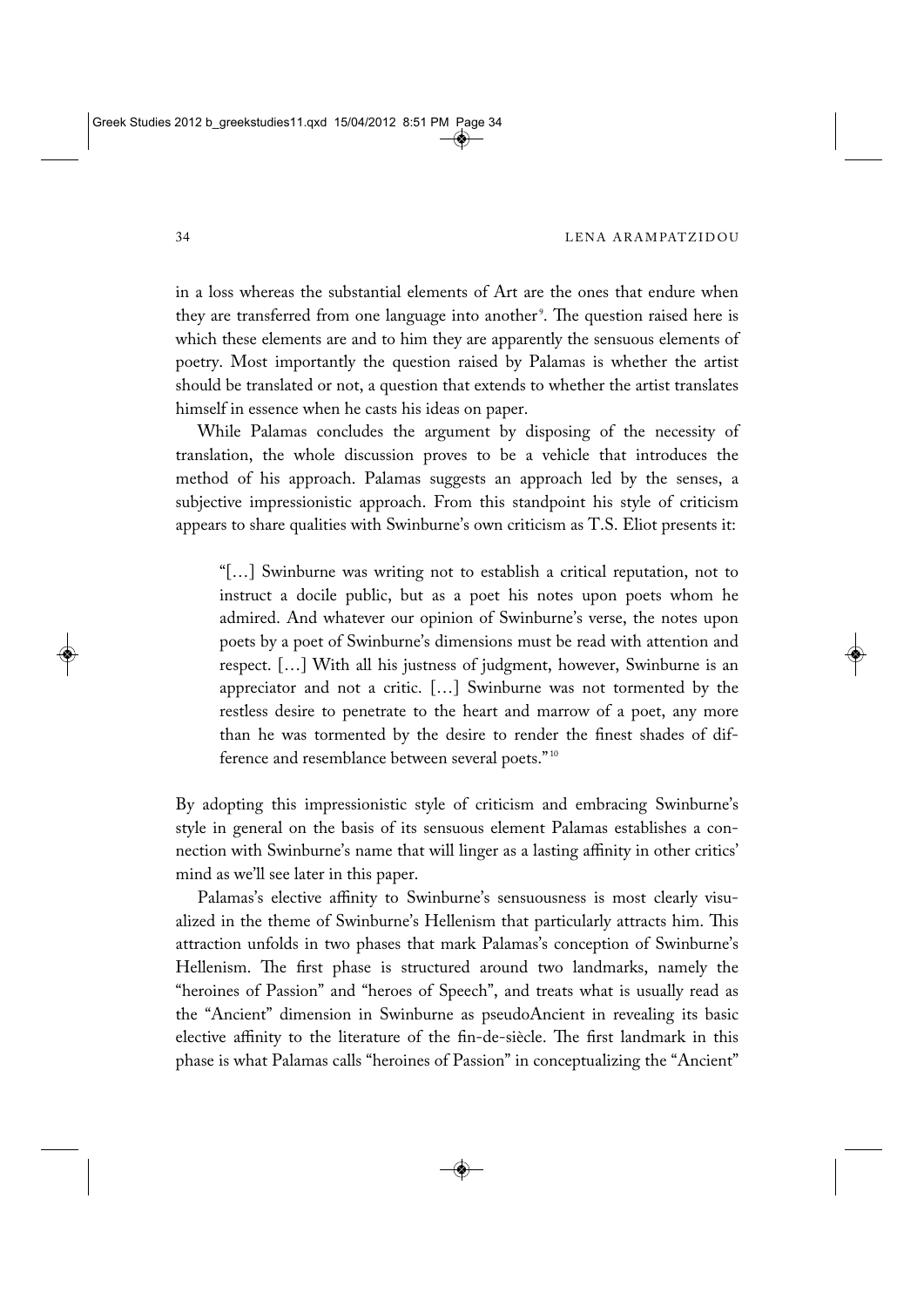element, a theme that is soon to yield to a "heroes of Speech" theme marking a transition to the second landmark which shows the supposedly "Ancient" as a contemporary theme in dialogue with the writers of Aestheticism, pre-Aestheticism (Pre-Raphaelitism) and the French Decadence. Finally the second phase expounds on Palamas's main argument which traces Swinburne's Hellenism in the part of his work that relates to Modern Greece.

A rough overview of this two phase scheme is provided by Palamas himself when he focuses on two poems by Swinburne, i.e., "Laus Veneris" (from the collection *Poems and Ballads*) and the "Ode on the Insurrection in Candia" (from the collection *Songs Before Sunrise*). If Hellenism is to be conceived both in its Ancient and Modern Greek dimension, the examination of both aspects reveals Palamas's idea of Swinburne's attitude towards Greece. Both poems, which emit sensational vibes to the point of intoxication, to use his own words, share refer ences to Hellenism. The first one is themed after Ancient Greece, centres on the figure of Venus (Aphrodite in Greek) and introduces into the first phase since it poses the question whether the theme maps its route back to Ancient Greek mythology or rests with its contemporary pre-modernist context. The second poem is themed after Modern Greece, centres on the Revolution of Crete, i.e. an event drawn from Modern Greek history, and initiates into the second phase during which Palamas ascribes the Hellenic identity to Swinburne's poetry.

A detailed study confirms that during the first phase Palamas constructs Swinburne's reception around the two basic structures he terms "heroines of Passion" and "heroes of Speech". These two directions are easy to follow, although Palamas does not engage in a criticism in which principles are stated. Swinburne's encounter with the "heroines of Passion" and "heroes of Speech" designates for Palamas two relations that are both charted on the ground of poetics; Swinburne's relation to the "heroines of Passion"<sup>11</sup> indicates the thematic that becomes the rhetoric of sensuousness while his relation to the "heroes of Speech" indicates the elective affinities of this rhetoric.

By "heroines of Passion" Palamas understands the pantheon of the passionate women of antiquity who abound in Swinburne's poetry starting with Sappho, the Ancient Greek lyric poetess, leading through the poem "Anactoria", named after Sappho's best friend, to a list of passionate heroines with Greek names such as Phaedra, Hermaphroditus, Myrrha, Hesperia, Persephone and Demetra. This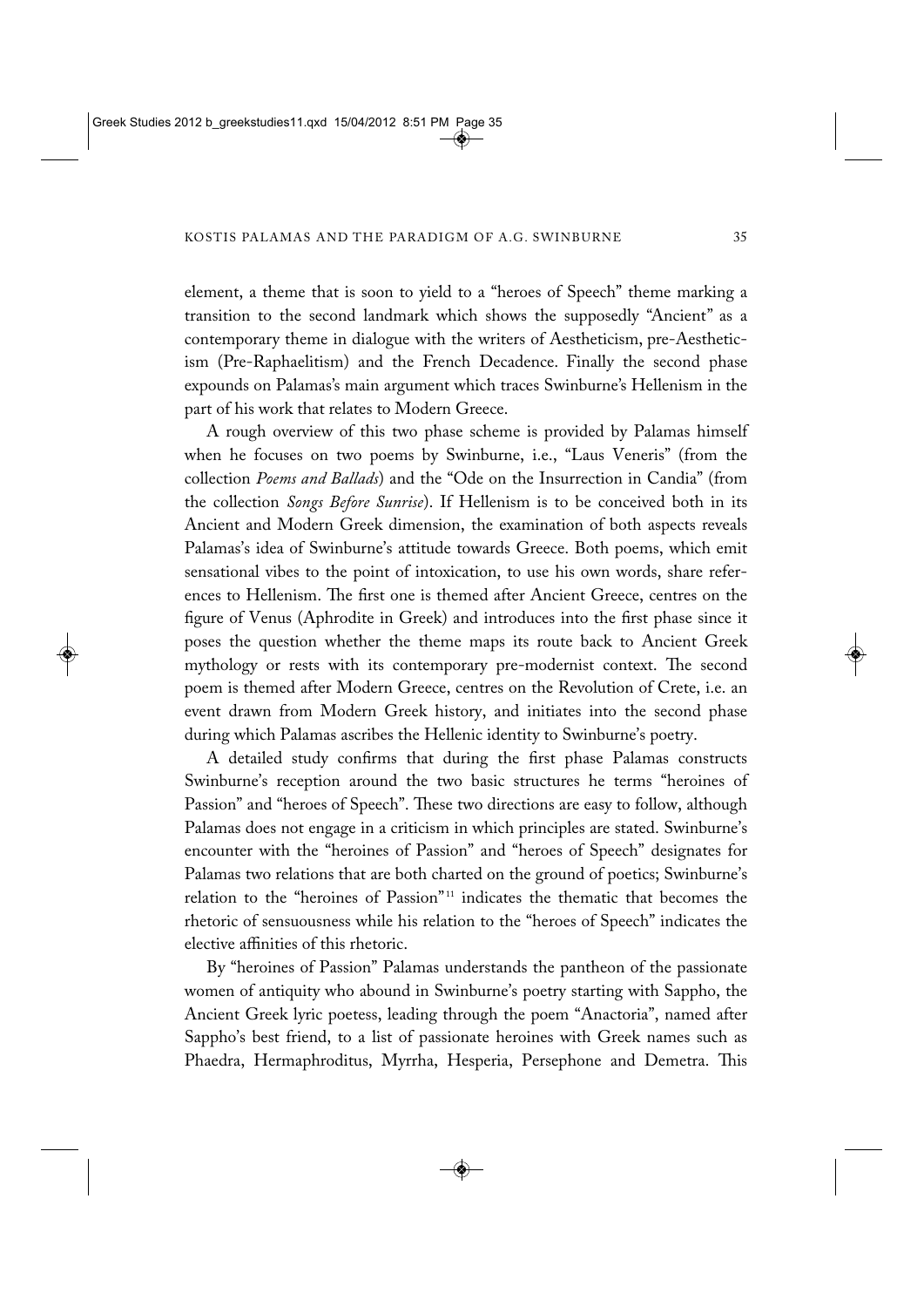parade of passionate women opens up to an overview of pantheistic hedonism and desire of the flesh that associates to paganism and establishes a poetics contrary to nature and a rhetoric pervaded by the "longing born of a woman"<sup>12</sup>, the "lustful, delicate, fleshly, unnatural and supernatural charm"<sup>13</sup>. The term "heroines of Passion" comes to stand for the embodiment of the sensual theme that concludes in sensual articulation and therefore the "heroines of Passion" represent the transition from the thematic to the rhetoric of sensuousness.

Although the parade of the "heroines of Passion" is enriched with prominent figures from Latin antiquity (Faustina, Messalina etc.), Palamas focuses on the heroines with Ancient Greek names because the interception of the English by the Greek rhetoric brings the issue of Hellenism into question. The particular question is if the thematic and rhetoric of sensuousness in Swinburne's work actually originates in Ancient Greek thematics and rhetoric and as such can be termed Hellenic. Although for the major part of critics Swinburne's recourse to Ancient Greek thematics and rhetoric ascribes a Hellenic identity to his poetry and, contrary to what someone would expect of a Modern Greek critic, Palamas does not relate Swinburne's dialogue with Ancient Greek thematics and rhetoric to Hellenism; he will relate him to Hellenism based on his dialogue with Modern Greek thematics.

At this point it would be useful, I think, to present in detail how Palamas's contemporary critics perceived the Ancient Greek referent in Swinburne's poetry and correlate their views to Palamas's. We have already mentioned that criticism has frequently addressed the Ancient Greek intertext in Swinburne's poetry as Hellenism. Years ago in 1931 William Rutland in his book entitled *Swinburne: A Nineteenth Century Hellene* adopts this perspective and, although he distinguishes between Hellenistic poems and Hellenic dramas, he reads in Swinburne's work the "most faithful representation in English of the spirit of Attic tragedy", as Clyde Hyder reports $^{14}$ .

It is also true that another critic, Douglas Bush, reviewing Rutland's book in 1931, almost as soon as it was published, challenges Rutland's view about Swin burne's Hellenism. Bush validates partly Rutland's argument about Swinburne's Hellenism in restricting its Hellenic qualities to "the realization of the tragedy of life" and the "attainment of dignity and loftiness of thought and utterance against that background"<sup>15</sup>. On the other hand he refrains from confusing Swinburne's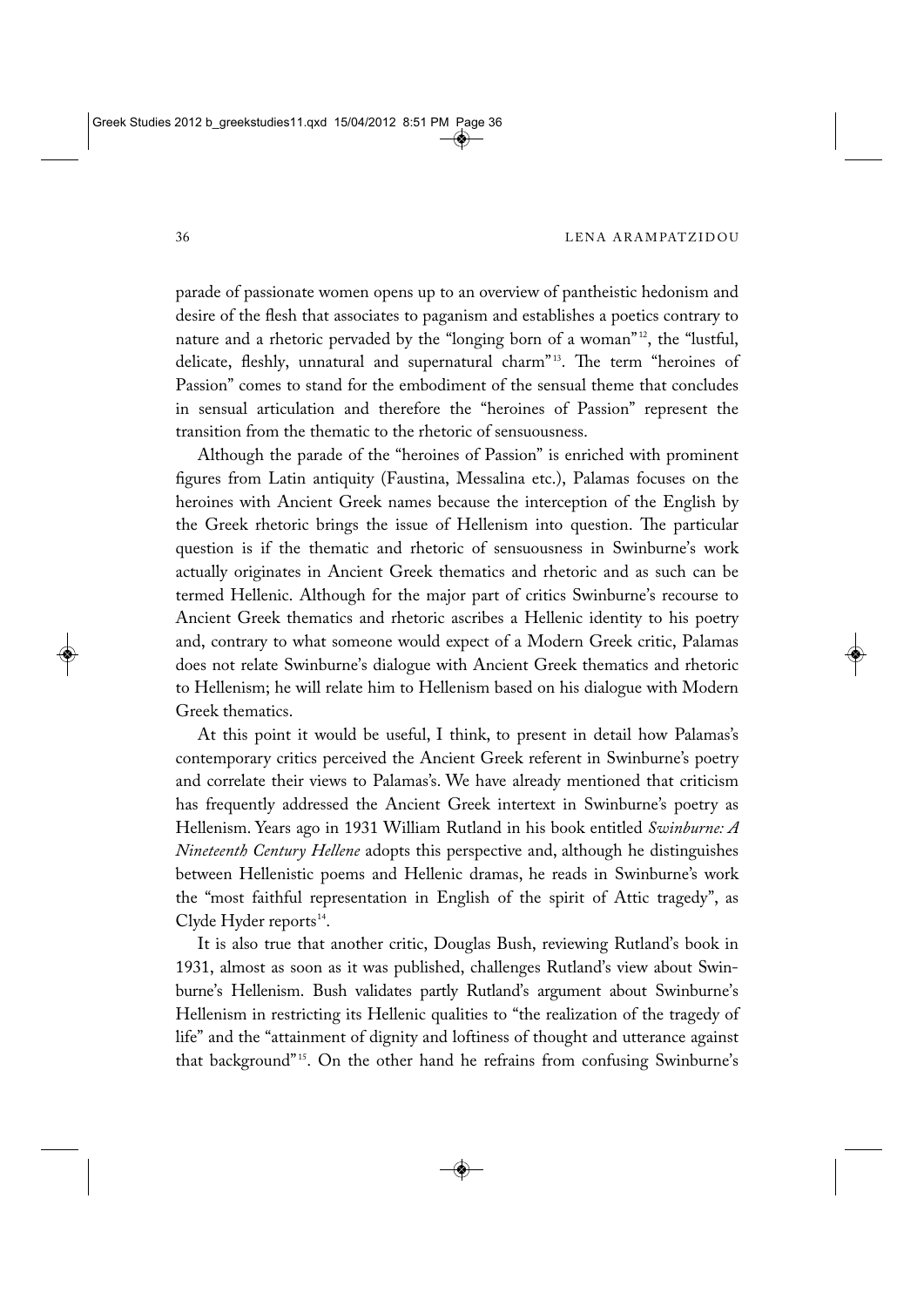Hellenism with paganism, an awareness he also recognizes in Rutland but furthers in dissociating Swinburne's rebellious from Ancient Greek pious attitude towards divinity. Although Bush keeps in touch with Rutland's distinction between Hellenistic poems and Hellenic dramas he proceeds to deconstruct allegations about Swinburne's Hellenism. At first he focuses on the poem *Atalanta in Calydon* and ascertains the "Victorian and personal" character of its antitheism<sup>16</sup> while in Swinburne's most Hellenic drama *Erechtheus* he stresses Swinburne's detachment from the Ancient Greek respect for the divine. Although Bush is particularly perceptive in contrasting the "demoniac youth", the "helpless suffering and railing against the gods" that prevails in *Atalanta* to the "mature wisdom" and "the exalted sense of human dignity and heroism" in *Erechtheus*<sup>17</sup>, his main argument lies in questioning the "classical qualities" in a "modern poet" like Swinburne. He suggests that it is impossible for a modern writer to treat a Hellenic theme and emphasizes the impurity of the result to which such an effort would lead<sup>18</sup>. In stressing the incompatibility of the modern with the classical Bush's argument questions the connection of Swinburne's poetry to Hellenism and suggests its connection to modernity.

Ascribing Swinburne's Hellenism to modernity is the approach Palamas employs to Swinburne's Ancient Greek patterning since 1909, an understanding of Swinburne which is later stipulated by Bush (1931) and Praz (1932) but can be encountered ever since 1867 in the French critic Louis Étienne. Showing how these opinions interrelate would bring out the nuances in this space of congruence. Mario Praz's, like Bush's, argument is articulated in juxtaposition to Rutland's point of view. Praz criticizes the inequality and instability of Rutland's method that compares Swinburne's work with the Ancient Greek tragedies on the one hand and the neo-classicist European tragedies on the other but in essence he focuses on the recognition of Hellenic inspiration in Swinburne's poetry. Specifically Praz argues that "the author [Rutland] purports to judge Swinburne from a new angle, by placing him side by side with the Greek classics and the later poets who tried to revive the Hellenic spirit in their works. Comparison with the Greek tragedies on the one hand", Praz continues, "and with the classical tragedies of Racine, Milton, Goethe, Shelley, Arnold, on the other should, to Mr Rutland's mind, result in a recognition of the genuineness of Swinburne's Hellenic inspiration"<sup>19</sup>. What's mostly interesting about Praz's point of view is that he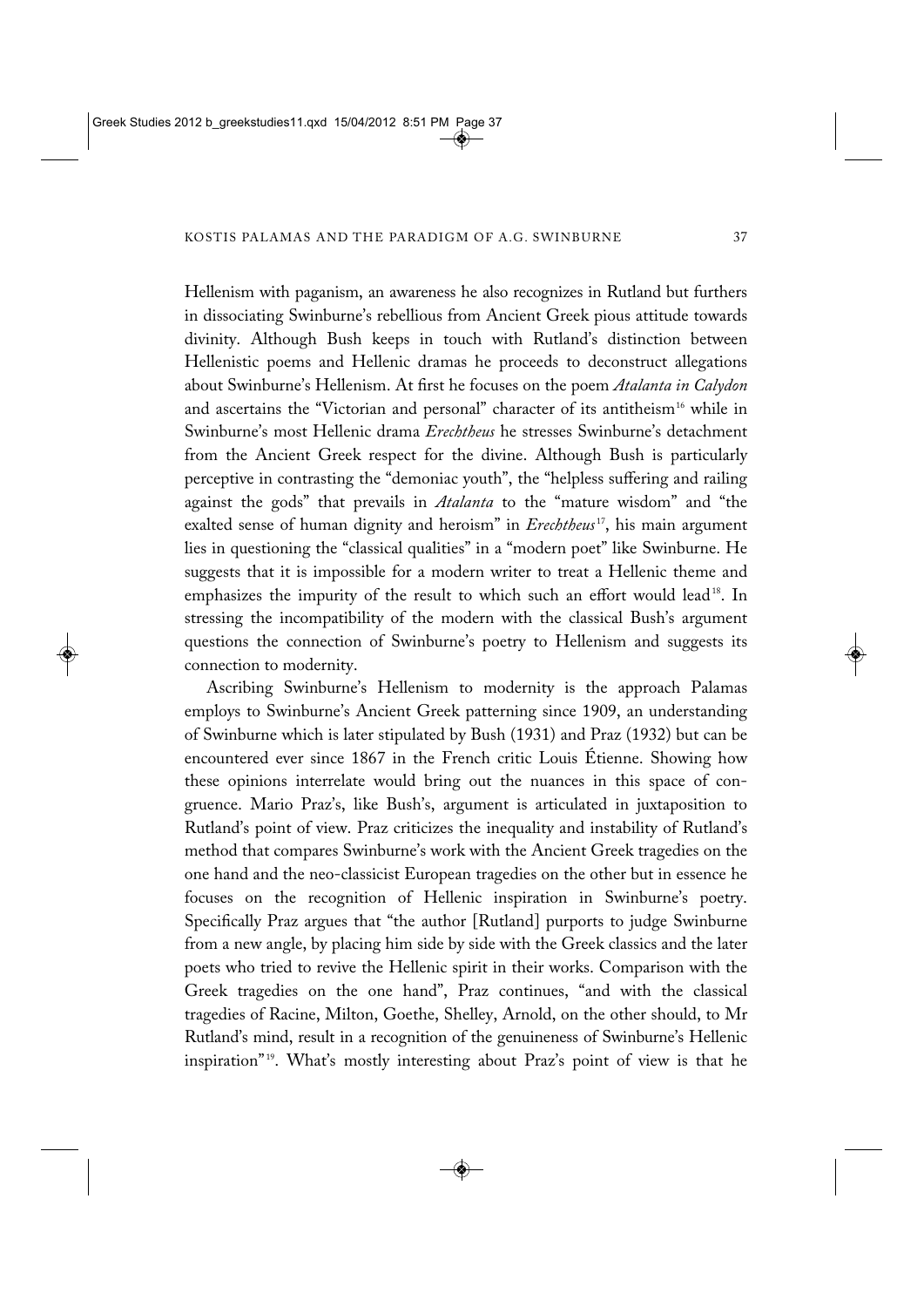grafts Swinburne's Greek inspiration within the context of "nineteenth century neopaganism"<sup>20</sup> and therefore views Swinburne's Hellenism in the perspective of the nineteenth century modernity.

An opinion similar to Praz's was expressed as early as 1867 by the French critic Louis Étienne in his article entitled "Le paganisme poétique en Angleterre – John Keats et Algernon Charles Swinburne"<sup>21</sup> which was published in the periodical *Revue des Deux Mondes* (May 15th). Étienne includes Swinburne in a generation that aims at renewing poetry, deriving subjects from mythology and ancient life and promoting a renaissance of Greek fables<sup>22</sup> but is apt to distinguish Swinburne's "paganism" from the paganism of ancient times. He cogently remarks that "the ancient barely recognized the profound, ideal, delicate love which is the product of modern civilization and certainly judged the sentiment as indecent to be put up on the tragic scene"<sup>23</sup>. Another example he provides is that the "impious fatality" in Swinburne's tragedies differs from the fatality that fills the Ancient Greek tragedy<sup>24</sup>. He also contrasts the aesthetics of revolt and lascivious impiety encountered in Swinburne to the Ancient Greek conception of religion<sup>25</sup>. Étienne records the character of Swinburne's poetry as an obstinate energy which "releases from the human soul the bestial instinct that breaks the barrier and escapes in a savage liberty"<sup>26</sup>; that's the point where according to Étienne the classical tone is terminated. The conclusion is that within his Ancient Greek framework Swinburne creates a modern work: "everything deep down is modern, thoughts, feelings, paradoxes, religious declamations, everything, until this mutilated paganism"<sup>27</sup>.

A critic that certainly argues in favour of Swinburne's modernity is Palamas whose views will be discussed along with the views of today's critic Malcolm Hardman. Palamas is well aware of Swinburne's prolific knowledge of the Ancient Greek tradition which he detects in the themes, symbols and images of his  $art^{28}$ . However he rejects patterns that intertwine paganism and sensuality to Swinburne's Hellenism. In this way he detaches issues of sensuousness or paganism from exclusive attachment to Greek antiquity or Hellenic identity and relates them to Swinburne's "Aesthetic and Pre-Raphaelite" identity. While Praz reads Swinburne's Hellenism in the perspective of the nineteenth century neopaganism and both Étienne and Bush understand it as the product of modern civilization, Palamas registers Swinburne's Ancient Greek patterning in the rhetoric of the nineteenth century modernity and the pre-modernist movements of Aestheticism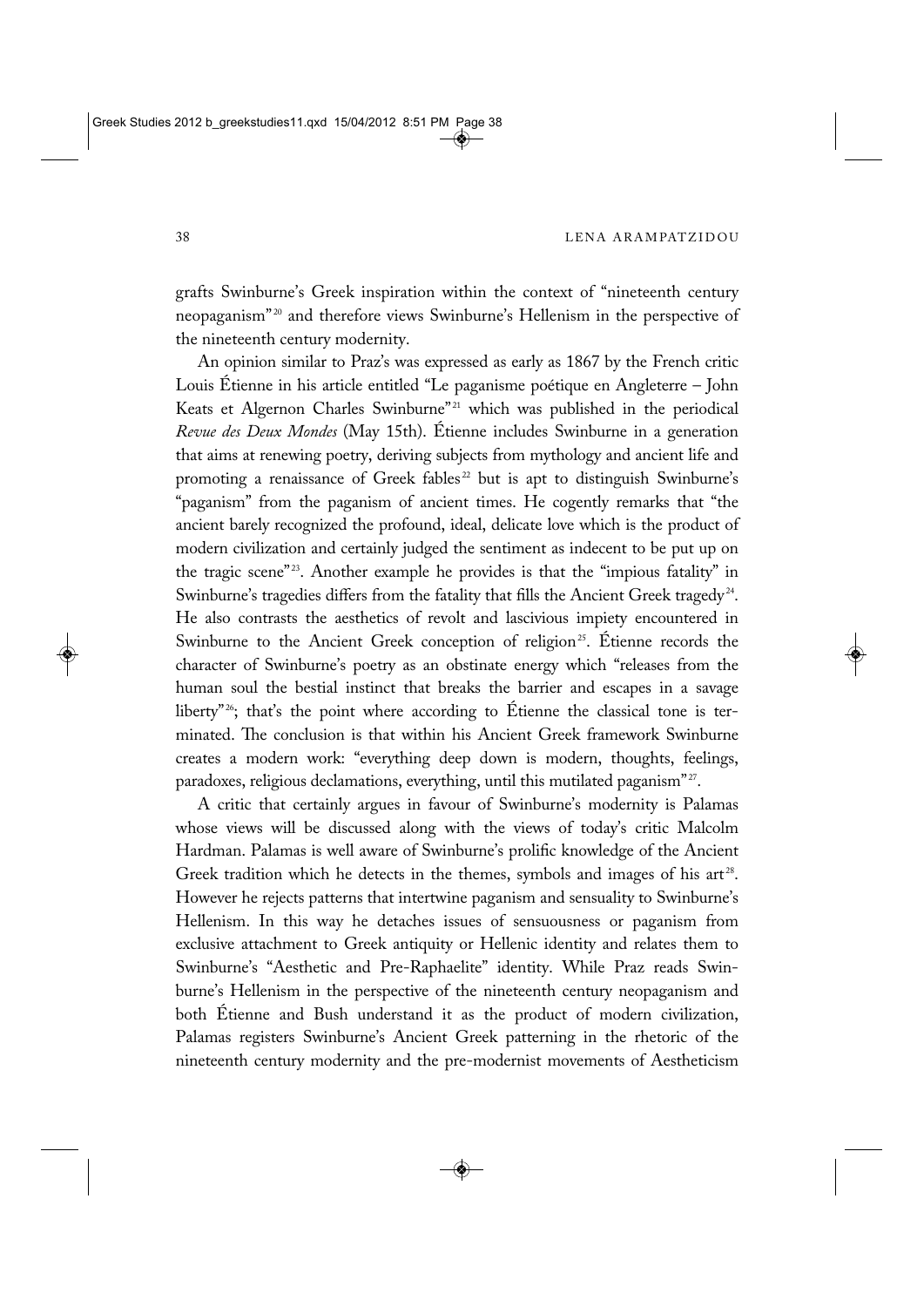or PreRaphaelitism. In specifying his position Palamas interrelates Swinburne to the "heroes of Speech", poets who belonged to the fin-de-siècle movements, most notably the French Decadence. This is how the transition from "heroines of Passion" to "heroes of Speech" is implemented: Palamas reads the "heroines of Passion", i.e. Swinburne's Ancient Greek patterning, his Ancient Greek thematics and rhetoric, in his dialogue with the "heroes of Speech", the poets of the late nineteenth century avant-garde movements. In other words, Palamas reads Swinburne's Ancient Greek intertext in the fin-de-siècle context.

The shift from "heroines of Passion" to "heroes of Speech" which addresses Swinburne's elective affinities can be witnessed at its best in Palamas's approach to the poem "Laus Veneris" that initially set a landmark in the conception of Swinburne's Hellenism. A prominent place in the parade of the passionate heroines is reserved by Palamas for Venus, since the poem in praise of the Ancient Greek goddess provides him with the ideal space to elaborate on the representation of Venus as a major figure in the panorama of the sensuous heroines and at the same time on elective affinities between Swinburne and fin-de-siècle poets. The particular archetype represented by Venus in "Laus Veneris" escapes the strict entanglement with antiquity to transcend towards an alternative conceptualization that distorts diachrony in favour of synchrony. The theme in question here is Tannhäuser's love for Venus which is drawn from a medieval not an Ancient Greek myth, a theme that has been susceptible to many adaptations during the late nineteenth century. Palamas mentions Heine and Wagner; we can add Aubrey Beardsley. Both the origin and the treatment of the myth eliminate the possibility of seeking an Ancient Greek source or attributing a Hellenic identity to the theme in Swinburne.

Palamas attends to the theme in its fin-de-siècle or decadent context when he compares "Laus Veneris" to the poem "Ave atque Vale" dedicated by Swinburne to the French decadent Charles Baudelaire which, to his opinion, strikingly excels. Palamas reads Swinburne as Baudelaire's counterpart<sup>29</sup>, a connection verifying Swinburne's strong affinity to a specific branch of the fin-de-siècle, the French decadence. A latent attestation to this is given by Palamas when he describes the "heroines of Passion" as the representation of "fleshly longings"<sup>30</sup>, "sinful lusts"<sup>31</sup> and unwithered "flowers of evil"<sup>32</sup>, by flowers of evil directly insinuating Baudelaire's *Fleurs du mal*. It's evident to Palamas that Swinburne's poetics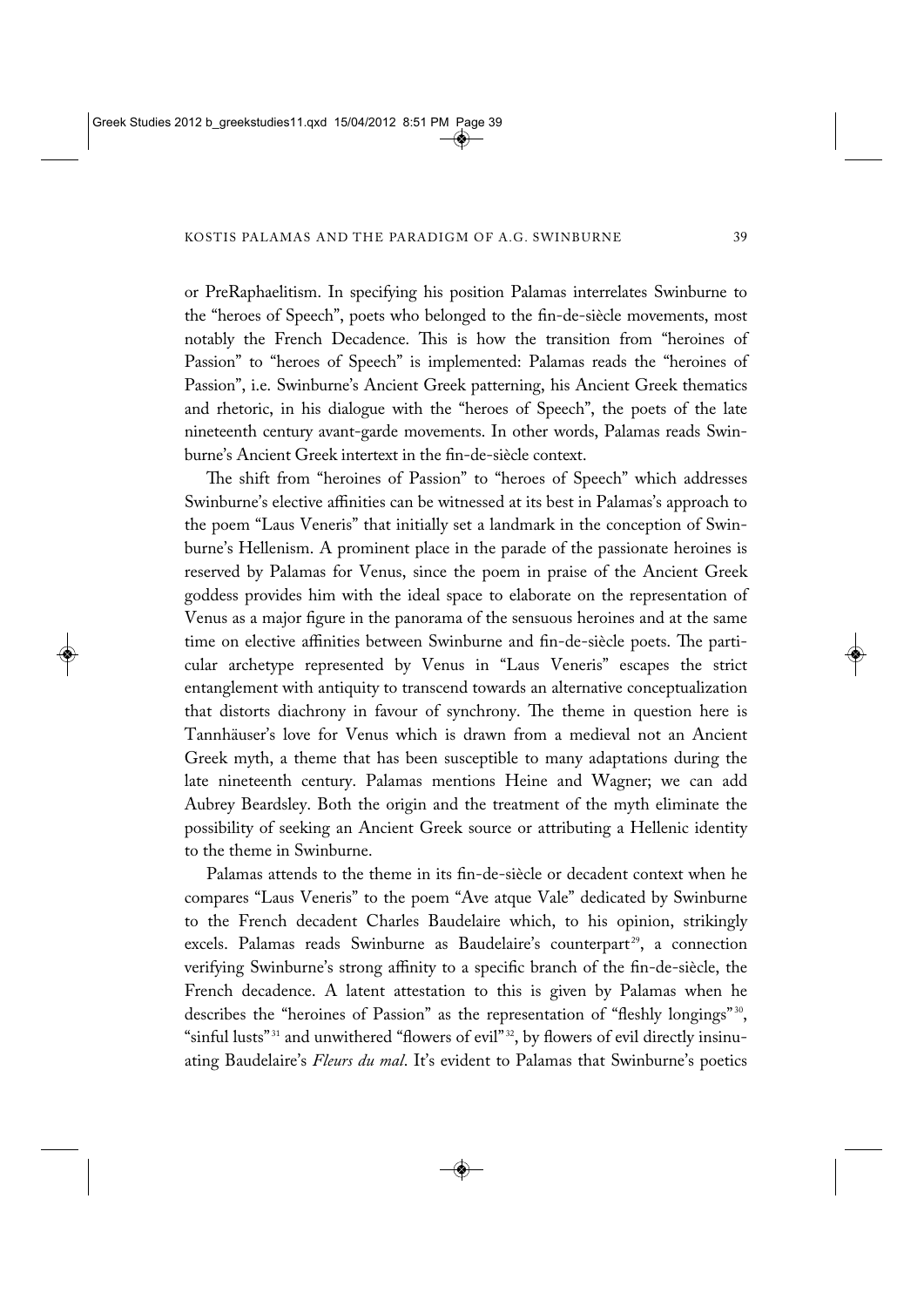forms elective affinities with the French decadence or the movement of "l'art pour l'art"<sup>33</sup>. Although Swinburne's prevalent affinity to the "Fleshly School" and the Pre-Raphaelites D.G. Rossetti and William Morris is not ignored, a particular stress is being placed on Flaubert, Gautier and Baudelaire as Swinburne's precursors in their capacity as "heroes of Speech".

Palamas recognizes in Swinburne himself a "hero of Speech", an "incomparable creator of rhythm who subjected words and toys with them like the Indian magicians with snakes" $34$  – another indication of the "magic" spell Swinburne exerted upon Palamas. The emphasis on word – not speech – that Swinburne has been taught to honour by his teachers is an element underlined also by Étienne as "the characteristic talent of Swinburne as a poet, the art of painting with words, word painting – so much admired today – that develops admirably in the images of a delicate beauty" 35.

Painting in words is a concept at the heart of Swinburne's rhetoric which to Malcolm Hardman acquires the significance of an insight into the problem of cosmic meaning 36. While painting in words might allude to impressionism or post-impressionism in representing strikes of painting or strikes of impressions on the canvas of the text, Hardman's article suggests the representation of Swinburne's poetry as an abstract painting in words in the pre or proto-modernist manner<sup>37</sup>. According to Hardman, Swinburne's rhetoric consists to a great extent in "shaping his sense of language by pastiche of ancient masters in prose and verse", a trope deriving from "Swinburne's profound fascination with Greek literature and culture" and his "loyalty to Greek patterns of language". This modality that functions at the "superficial level of linguistic imitation" as a "classical influence imbibed in youth"<sup>38</sup> shows for Hardman that the so called Hellenism of Swinburne lies in mere imitation of Ancient Geek patterns. In this sense Swinburne's patterning responds to the core of the "Greek sense of patterning equally valid in aesthetic and metaphysical contexts: το ποικίλον, or 'the dappled'"<sup>39</sup>. Holding connotations of "embroidery and writing", "the dappled" is "a means of arranging referents and images of a world we recognize with mounting apprehension not to be so arranged after all"<sup>40</sup>.

Whereas for Ancient Greeks the word "cosmos" signified both the universe and beauty implying a sense of order, the patterns of the "cosmos" were perceived in terms of unresolved polar oppositions<sup>41</sup> supplying a sense of "contrasting"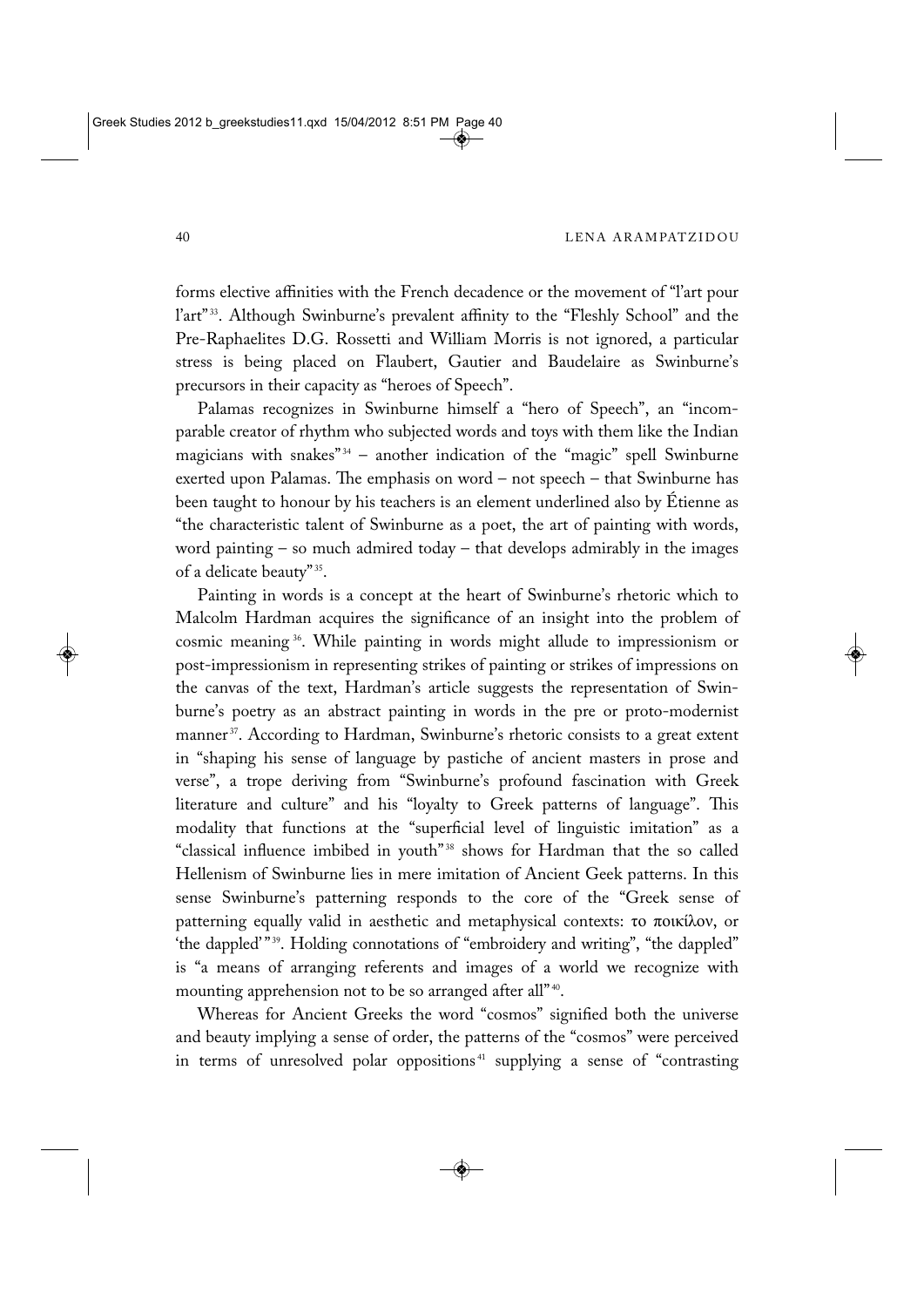enmeshedness"<sup>42</sup> or polar ambiguity. Swinburne's use of language clings to this polar ambiguity in realizing the Greek sense of patterning and "the dappled" which "confounds attempts to read order"<sup>43</sup>. Hardman defines Swinburne's "dappled" as a "confusion between slight variant and polar opposition", a "man nerism" or a "map of the world"<sup>44</sup>. We would say a reversed map of the world, a map of "the dappled". "To see the 'cosmos' from the other side, to turn over the paper", "intentness towards the opposite" is recognized by Hardman as Swinburne's "childlike persistency" that leads to "obsessive patternmaking, in rhythm, rhyme, assonance, alliteration, and idea"<sup>45</sup>. The polar ambiguity to which Swinburne clings in his use of language breeds another polar ambiguity in his identity defined as "pagan and antique" on the one hand and "Nietzschean and modernist" on the other<sup>46</sup>.

It is interesting to examine how Hardman's view about "the dappled" classifies Swinburne in a broader generality of nineteenth-century aesthetes and metaphysicians <sup>47</sup> and corresponds to Palamas's view of Swinburne's poetics as "kind of barbaric" 48. In an article on Shakespeare, which Palamas wrote two years before his articles on Swinburne were published, he clarifies that there is nothing derogative about the name barbarian, since "it characterizes a concept of the world, it judges a type of art. Barbaric is everything not coming from Ancient Greek-Latin tradition and art [...] Barbaric is everything virginal, overflowing, assymetrical"<sup>49</sup>. Palamas's understanding resembles Hardman's view in that by the use of the term "barbaric" he detaches Swinburne's poetics from a stereotypical implication with the Ancient Greek tradition and attaches his Ancient Greek sense of patterning to the late nineteenth century rhetoric of pagan Nietzschean character. What Palamas terms barbaric formulates "the dappled" actually, since he postulates the loss of symmetry that resists arrangement of patterns in the "cosmos" and in language. He also discerns flows – of meaning – that confound attempts to read order and might prove "ruinous" to "meaningful discourse", since they "dissociate words from things" 50, introduce the bleak style of "the dappled" and import a proto-modernist "meaning". Hardman's theory corroborates Palamas's conception of "the dappled" as the asymmetrical or as the pattern that comprises symmetrical forms in pretence of comprehensiveness while cultivating itself the sense of its problematic form<sup>51</sup>.

This very point where the aesthetics of the barbaric marks the loss of symmetry is the point where the overwhelmed verse of Swinburne seems to fail registration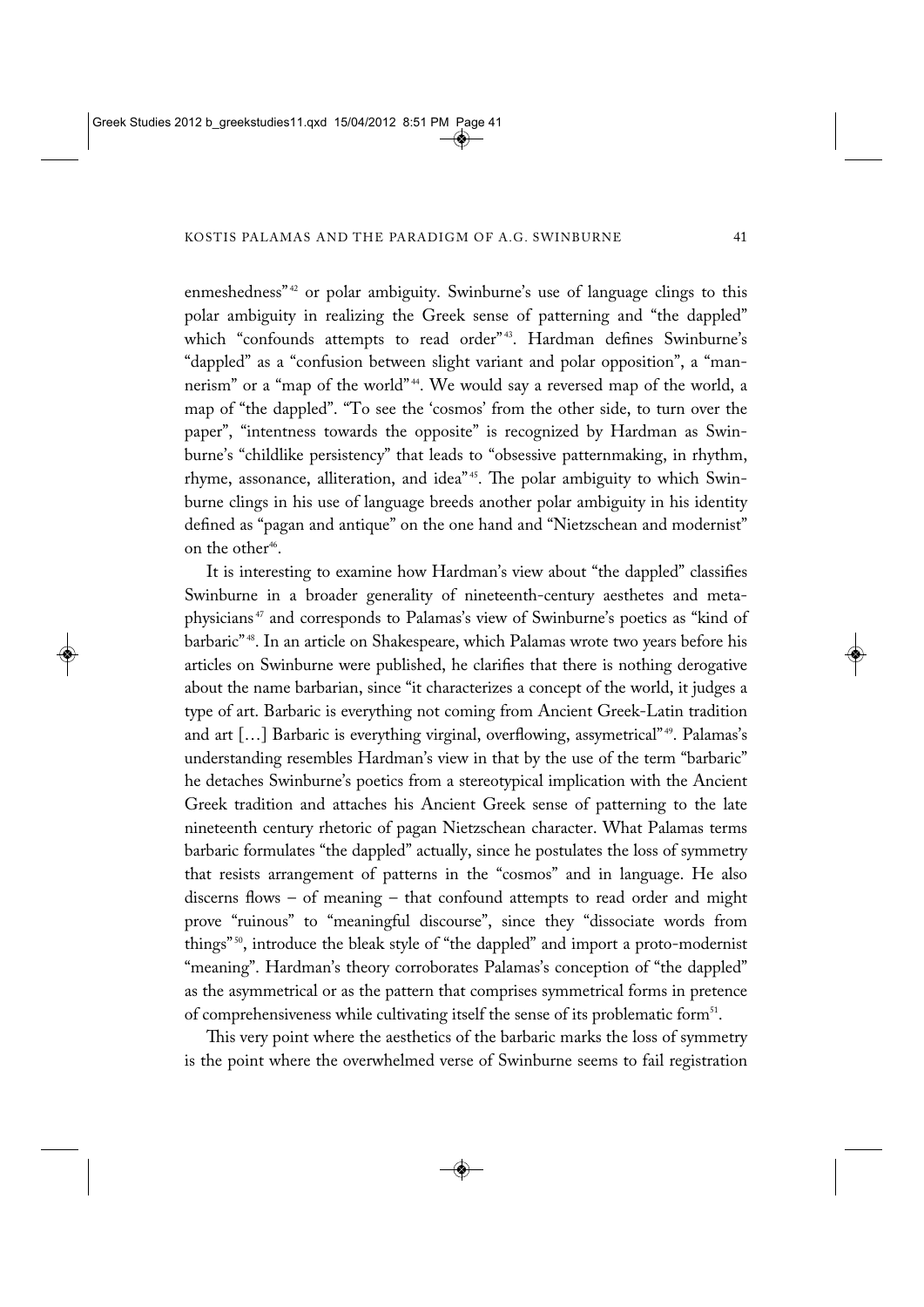in Hellenic identity. It is through the same gate of aesthetics, however, that Palamas reintroduces Swinburne in the circle of Hellenism invoking Taine's state ment that the Greeks, no matter how faithful to symmetry, have no hesitation breaking it when urged by inspiration and lyric excitement. "Therefore", he concludes, "the poetry of the Shakespearean, Biblical, Shelleyan and kind of barbaric Swinburne could justly be termed Hellenic; Hellenism, no matter what they have to say, has something Proteic about it."<sup>52</sup>

The proteic identity is observed in Palamas's own treatment of Swinburne. His evaluation of Swinburne extends beyond the Ancient to the Modern Greek referent when he provides a spacious reading of the Ode Swinburne dedicated to the Revolution of Crete against the Ottoman occupation ("Ode on the Insurrection in Candia"). At this point the second phase of Palamas's approach to Swinburne becomes active in studying his relation to the Modern Greek referent. Charged with emotional power, the reading of the Ode pays homage to Swinburne as a supporter of Modern Greece's struggle for freedom against Turkish suppression. This shift from aesthetics to politics in Palamas's reading of the Ode enacts a transformation of the philhellene Swinburne into the Hellene Swinburne. Palamas is not attributing the Hellenic identity to Swinburne's poetry due to its intertextualities with Ancient Greece but due to its intertextualities with Modern Greece. Palamas's sentimental reading of the Ode leads to the impression that methexis or participation in the Ancient Greek tragedy is not sufficient for him to ascribe a Hellenic identity to Swinburne: it requires methexis or participation in Modern Greece's tragedy.

Seeking support for his country's cause in the verse of distinguished foreign poets is a familiar strategy in the poetics of Palamas who returns the tribute to these poets through his own verse. An example might be the poem (from the collection *I Politeia kai i Monaxia* [*City and Loneliness*]) he dedicated to Carducci, Swinburne and Mistral<sup>53</sup> who in Palamas's eyes represent an Italian, a British and a French supporter of Modern Greece through its difficulties. In his speech on Valaoritis (1914) Palamas refers to the three poets again as the worldwide recognized bards whose salutations encouraged his country in the war of 189754. In his article "A Great Friend of ours" (1926) he refers to Mistral, Swinburne and Carducci as the three masters of the lute who in the years around 1897 revived the "flower of philhellenism and resurrected it with an even stronger scent on a tree not always green and leafy"<sup>55</sup>. Years later (1930) he recurs to the subject in an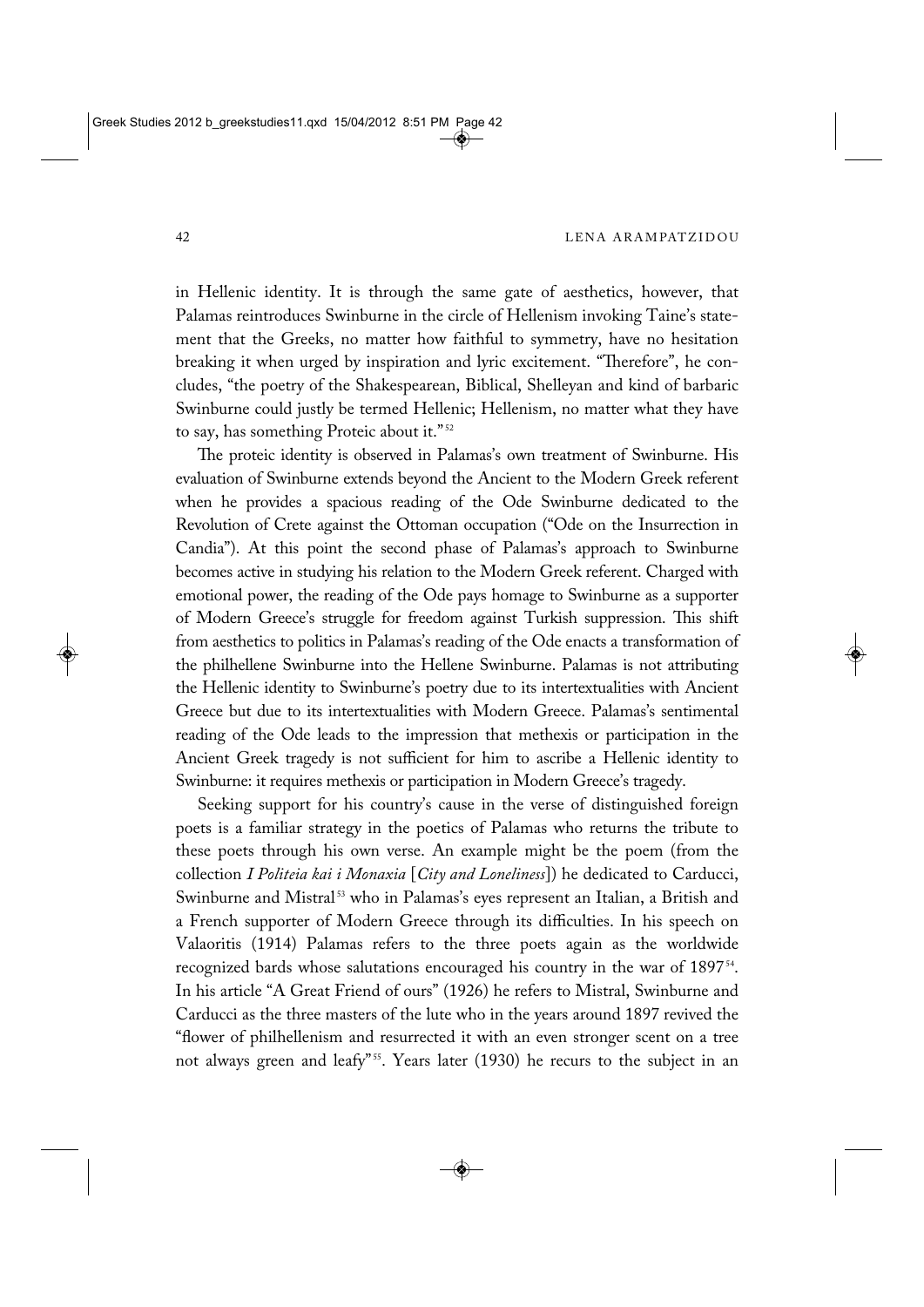article on Mistral's precursors where he explains that, when Greece was preparing for the war of 1897, the indifference and silence of the surrounding atmosphere was interrupted by three voices coming from the internationally recognized poets Carducci from Italy, Swinburne from England and Mistral from France who publicly declared their love and respect for the struggling country along with their wish for the victory of freedom<sup>56</sup>.

While this national(istic) scope in Swinburne's poetry has been brought out by Palamas through a shift from aesthetics to politics, the reverse shift from politics to aesthetics shows another aspect of national thinking, its realization at the level of metre. In his article on Mistral<sup>57</sup> Palamas praises the magic of rhythm in the poetry of these poets which proves him first of all an admirer of their art. Palamas never ceases to praise Swinburne as a master of rhythm who achieved the groundbreaking innovation of multiplying rhythm but it is in this innovation that he recognizes Swinburne's identity as a national poet of England<sup>58</sup>. Palamas stresses the elevation of national verse achieved in Swinburne's poetry, a paradigm he seeks to emulate. The paradigm of Swinburne leads Palamas to the conclusion that national poetry is enriched and elevated when national verse is enriched and elevated, when its multimodal changes and audacious manoeuvers multiply in increasing its power of representation.<sup>59</sup> Whether Palamas reads Swinburne's poetry in terms of metre or of world view he recognizes its national character. On the basis of this national character Palamas has been identified, in the mind of his contemporary criticism, with Swinburne as Lykiardopoulos confirms in his article on Modern Greek Literature when he confesses that Palamas reminds him at times of "Swinburne's periods of neonationism"<sup>60</sup>.

To sum up, the present paper has studied the most compelling Modern Greek paradigm of Swinburne's reception focusing on issues of Hellenic identity. While criticism has been dominated by the opinion that the Ancient Greek patterning in Swinburne's work illustrates a profound interrelation to the Ancient Greek world – reason why the term Hellenism has been ascribed to his poetry – Palamas intro duces an entirely different approach. He shows that in Swinburne the Ancient Greek element pertains mainly to elective affinities with the late nineteenth century movements of Aestheticism, PreRaphaelitism or the French Decadence and argues that Hellenism should be ascribed to Swinburne based on the part of his work themed after Modern Greece.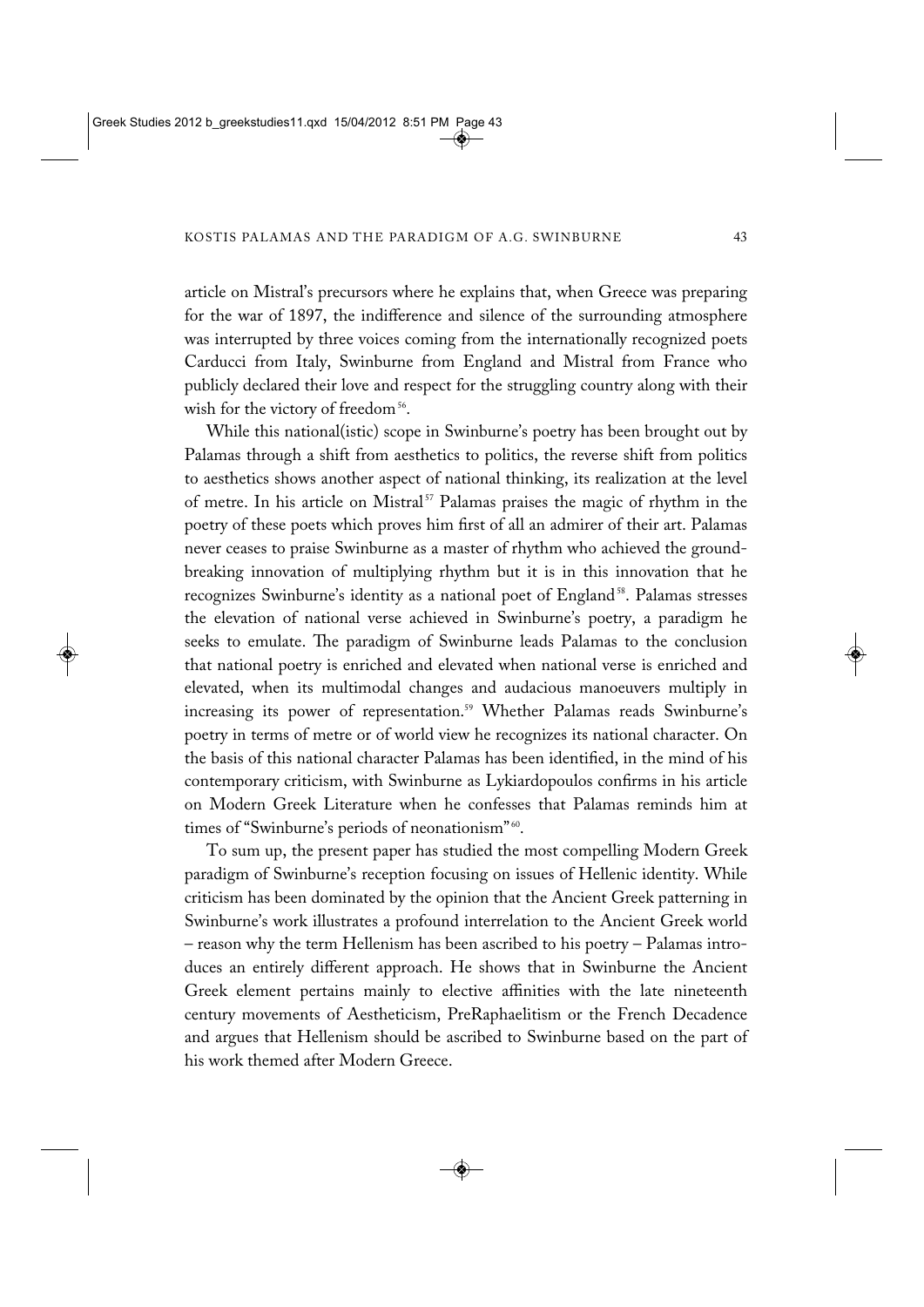## ENDNOTES

- 1 Words can only fail my deepest gratitude to Professor Antonis Rengakos who as the President of the School of Philology at Aristotle University of Thessaloniki strongly supported this paper and my work in general. I am deeply indebted to Professor Keith Hanley to whom my most profound thanks are not enough for his detailed reading of my paper and for offering me valuable suggestions step by step virtually working with me on the completion of this paper. Finally I am grateful to Professor Herbert (Chip) Tucker for taking the time and the trouble to go through my paper, help me with its orientation and advise me about the "Ave atque Vale" citation.
- 2 K. Palamas, "Swinburne", *O Noumas* vol. 7, issue 342 (1909) 1. The translation of articles and works that have not yet been translated in English is mine.
- 3 ibid., 1-2.
- 4 ibid.
- 5 ibid., 3-5.
- 6 K. Palamas, "How I read a Poet", *The Complete Works*, vol. 10, Athens, Biris-Govostis, 1962-1994, 368-385.
- 7 D. Ricks, "Translating Palamas", *Journal of Modern Greek Studies*, vol. 8, issue 2 (1990) 276. See also:

— V. Apostolidou, *Kostis Palamas as a Historian of Modern Greek Literature*, Athens, Themelio, 1994.

— *Kostis Palamas: The Poet and The Critic*. Proceedings of the International Scientific Conference "Kostis Palamas: The Poet and The Critic" (Pafos Cyprus, 2003), (ed.) P. Voutouris, Athens, Mesogeios, 2007.

- 8 K. Palamas, "How I read a Poet", 368.
- 9 T.S. Eliot, "Imperfect Critics. Swinburne as Critic", *The Sacred Wood: Essays on Poetry and Criticism*, New York, Bartleby.com, 2000, 1-10.
- 10 K. Palamas, "How I read a Poet", 375.

- 12 ibid.
- 13 C. Clyder, "Review: *Swinburne: A Nineteenth Century Hellene* by William R. Rutland", *Modern Language Notes* vol. 47, No. 2 (1932) 134.
- 14 D. Bush, "Review: William Rutland, *Swinburne: A Nineteenth Century Hellene*", *Philological Quarterly* 10 (1931) 414.
- 15 ibid., 413.
- 16 ibid., 414.
- 17 ibid., 414.
- 18 M. Praz, "Review: *Swinburne: A Nineteenth-Century Hellene* by William R. Rutland", *The Review of English Studies* vol. 8, No. 31 (1932) 354.

<sup>11</sup> ibid., 370.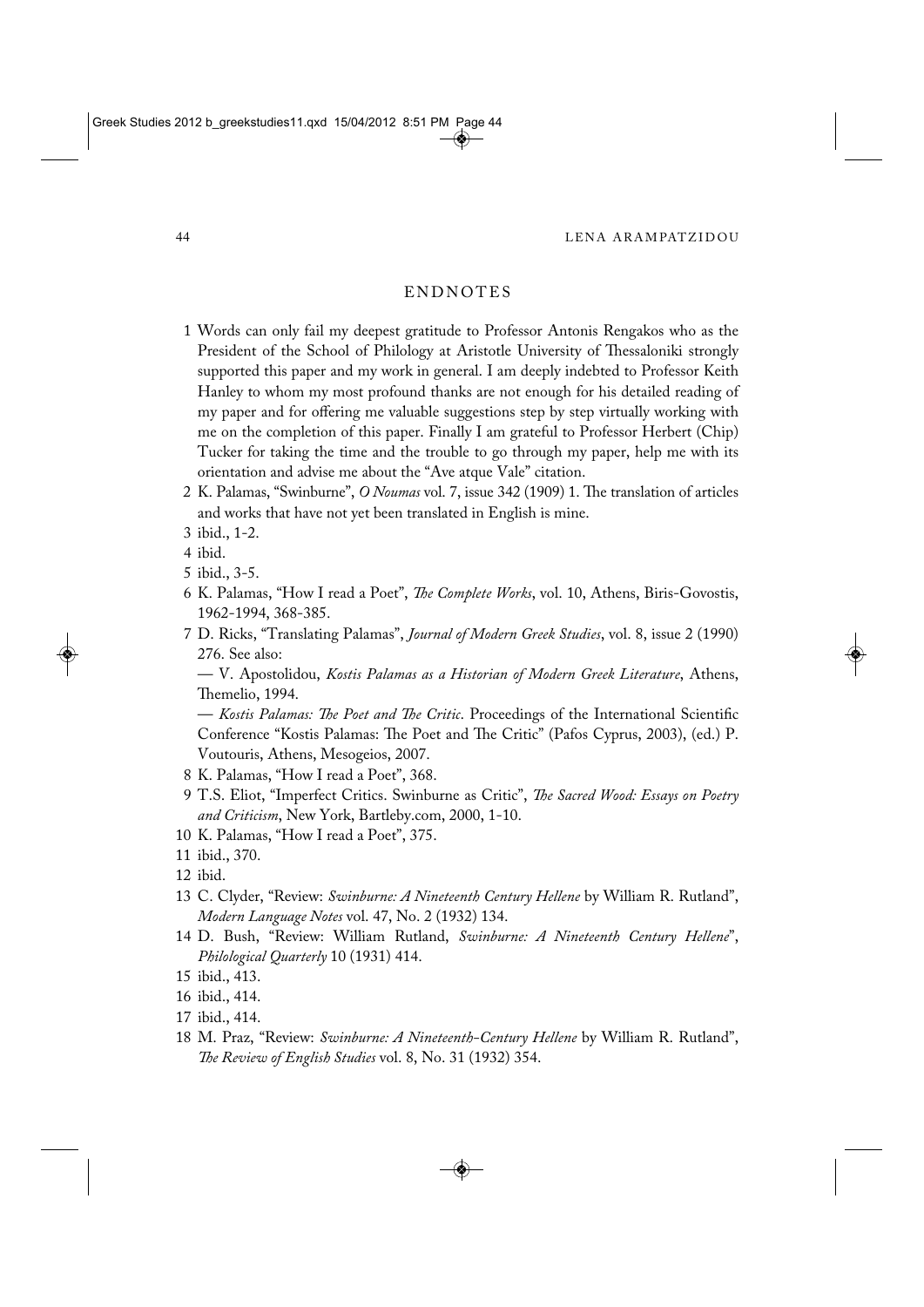- 19 ibid., 356.
- 20 L. Étienne, "Le paganisme poétique en Angleterre John Keats et Algernon Charles Swinburne", *Revue des Deux Mondes* Period 2, vol. 69 (1867) 291-317.
- 21 ibid., 291.
- 22 ibid., 302.
- 23 ibid., 307.
- 24 ibid., 306-307.
- 25 ibid., 306.
- 26 ibid., 307.
- 27 K. Palamas, "How I read a Poet", 370.
- 28 ibid., 373-374.
- 29 ibid., 370.
- 30 ibid., 377.
- 31 ibid., 377.
- 32 ibid., 380.
- 33 ibid., 368.
- 34 L. Étienne, "Le paganisme poétique en Angleterre John Keats et Algernon Charles Swinburne", 303.
- 35 M. Hardman, "Faithful to the Greek?: Swinburnian Patterning (Hopkinsian Dapple)", *The Yearbook of English Studies*, vol. 32: Children in Literature (2002) 19.
- 36 However the conclusion of the article stretches this cosmic reading to include a postmodernist potentiality on the side of morality: "Swinburne's equation between 'lust' and 'love' by concluding that it was just because he could not help experiencing variants as incompatible polarities that he was able to write them as equivalents: 'And Lust said: I am Love.' This stretch for wholeness may perhaps be read as a postmodernist 'moral' (as well as an underlying pathétique) of his patterning". (M. Hardman, "Faithful to the Greek?: Swinburnian Patterning (Hopkinsian Dapple)", 35).
- 37 M. Hardman, "Faithful to the Greek?: Swinburnian Patterning (Hopkinsian Dapple)", 19.
- 38 ibid., 19.
- 39 ibid., 20.
- 40 ibid., 26.
- 41 ibid., 20.
- 42 ibid., 20.
- 43 ibid., 26.
- 44 ibid., 27.
- 45 ibid., 20.
- 46 ibid., 24.
- 47 K. Palamas, "How I read a Poet", 384.